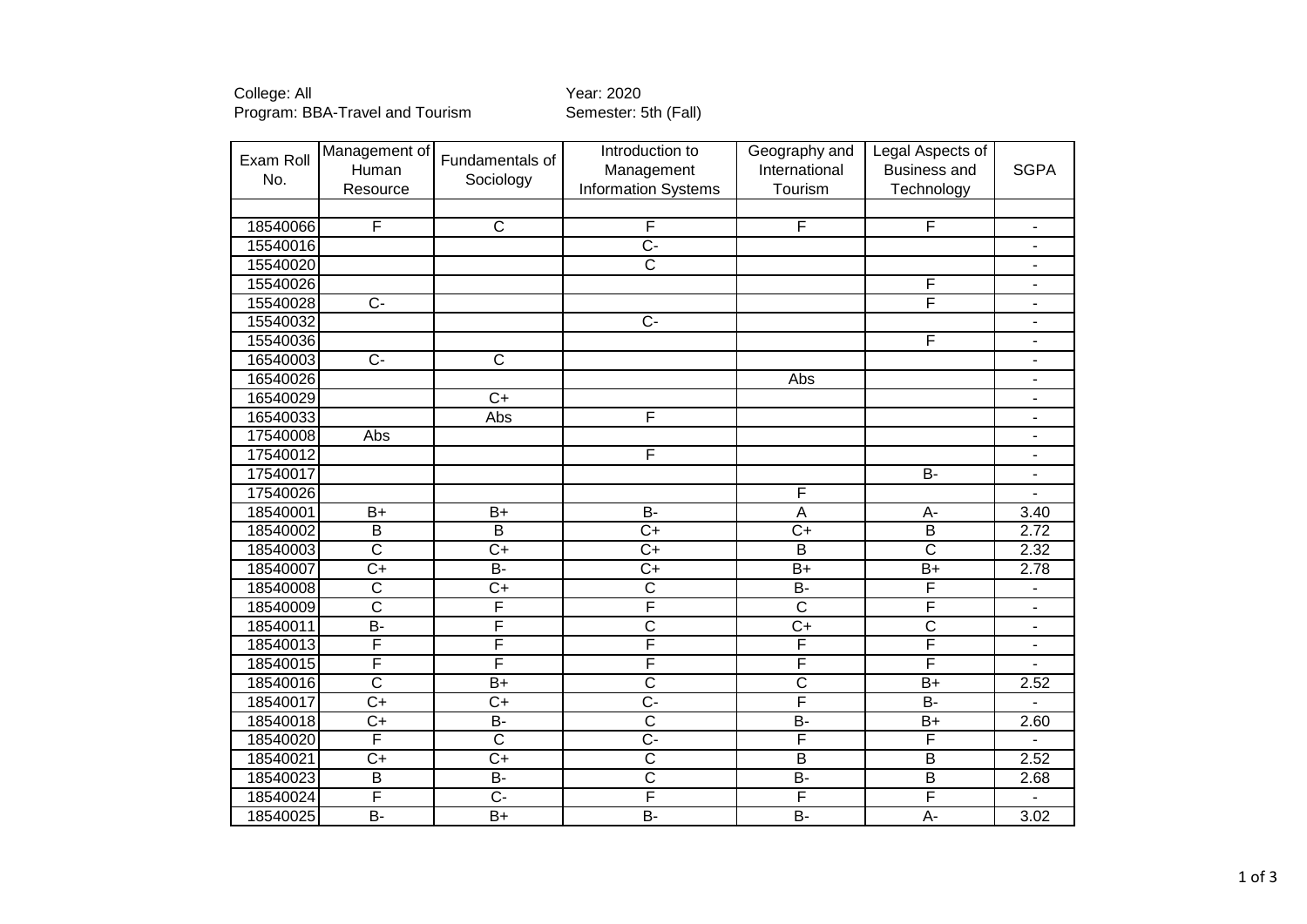College: All Year: 2020 Program: BBA-Travel and Tourism Semester: 5th (Fall)

| Exam Roll | Management of           | Fundamentals of         | Introduction to            | Geography and           | Legal Aspects of          |                          |
|-----------|-------------------------|-------------------------|----------------------------|-------------------------|---------------------------|--------------------------|
| No.       | Human                   |                         | Management                 | International           | <b>Business and</b>       | <b>SGPA</b>              |
|           | Resource                | Sociology               | <b>Information Systems</b> | Tourism                 | Technology                |                          |
|           |                         |                         |                            |                         |                           |                          |
| 18540027  | F                       | F                       | $\mathsf{C}$               | F                       | F                         | $\blacksquare$           |
| 18540029  | F                       | $\overline{C+}$         | F                          | F                       | F                         | $\overline{\phantom{a}}$ |
| 18540031  | $\overline{\text{c}}$   | $\overline{C}$          | $C+$                       | $C+$                    | F                         | $\overline{\phantom{a}}$ |
| 18540032  | $C+$                    | $\overline{B}$          | $\overline{C}$             | $B+$                    | F                         | $\overline{\phantom{a}}$ |
| 18540033  | $\overline{\text{c}}$   | $\overline{C}$          | $\overline{\text{c}}$      | $\overline{C}$          | F                         | $\blacksquare$           |
| 18540035  | $\overline{C}$          | $\overline{C+}$         | $\overline{\text{c}}$      | B                       | $\overline{\mathsf{F}}$   | $\overline{\phantom{a}}$ |
| 18540036  | $\overline{B}$          | F                       | $\overline{\text{c}}$      | $\overline{B}$          | F                         | $\overline{\phantom{a}}$ |
| 18540037  | F                       | F                       | F                          | F                       | F                         |                          |
| 18540038  | $\overline{B}$          | $\overline{B}$          | $\overline{C+}$            | $\overline{B}$          | $\overline{C+}$           | 2.60                     |
| 18540040  | <b>NQ</b>               | <b>NQ</b>               | $\overline{C}$             | $\overline{C}$          | $\overline{\mathsf{C}}$   | $\overline{\phantom{a}}$ |
| 18540041  | $\overline{\mathsf{B}}$ | F                       | $\overline{C}$ -           | $\overline{\text{c}}$   | $\overline{\mathsf{c}}$   | $\overline{\phantom{0}}$ |
| 18540043  | Abs                     | F                       | Abs                        | $\overline{\mathsf{F}}$ | Abs                       | $\blacksquare$           |
| 18540044  | <b>B-</b>               | <b>NQ</b>               | <b>NQ</b>                  | $\overline{\mathsf{F}}$ | $\overline{B}$            | $\overline{\phantom{a}}$ |
| 18540045  | Ċ-                      | $\overline{C}$          | $\overline{C}$             | F                       | Abs                       | $\overline{\phantom{a}}$ |
| 18540050  | $\overline{C}$          | $\overline{\text{c}}$   | $\overline{\text{c}}$      | Abs                     | $\overline{B}$            | $\overline{\phantom{a}}$ |
| 18540051  | $\overline{\text{c}}$   | $\overline{\mathsf{F}}$ | F                          | <b>B-</b>               | F                         | $\overline{\phantom{0}}$ |
| 18540052  | $\overline{\text{c}}$   | $\overline{C}$ -        | F                          | F                       | F                         | $\blacksquare$           |
| 18540053  | $\overline{A}$ -        | $\overline{\mathsf{B}}$ | $\overline{B}$             | $\overline{B}$          | $\overline{B+}$           | 3.14                     |
| 18540054  | $\overline{C}$          | $\overline{\mathsf{c}}$ | $\overline{\text{c}}$      | $\overline{C+}$         | $\overline{\mathsf{c}}$   | 2.00                     |
| 18540055  | Abs                     | Abs                     | Abs                        | Abs                     | Abs                       |                          |
| 18540056  | A                       | A-                      | B                          | A                       | $\boldsymbol{\mathsf{A}}$ | 3.74                     |
| 18540057  | $\overline{A}$          | $\overline{A}$ -        | $\overline{B}$             | $\overline{A}$          | $\overline{A}$            | 3.68                     |
| 18540058  | $\overline{B}$          | $\overline{B}$          | $\overline{C+}$            | $\overline{B+}$         | $\overline{B}$ -          | 2.74                     |
| 18540059  | $\overline{\text{c}}$   | <b>NQ</b>               | NQ                         | $\overline{\text{c}}$   | Abs                       | $\overline{\phantom{a}}$ |
| 18540060  | F                       | F                       | $\overline{C}$             | $\overline{\mathsf{F}}$ | F                         | $\blacksquare$           |
| 18540061  | F                       | F                       | F                          | F                       | F                         | $\overline{\phantom{a}}$ |
| 18540062  | $\overline{B}$          | $\overline{C}$          | $C+$                       | $\overline{B}$          | $A -$                     | 2.74                     |
| 18540064  | $\overline{\text{c}}$   | $C+$                    | $C -$                      | $C+$                    | F                         | $\overline{\phantom{a}}$ |
| 18540065  | Abs                     | Abs                     | <b>NQ</b>                  | Abs                     | Abs                       | $\overline{a}$           |
| 18540067  | $C+$                    | $\overline{C}$          | $\overline{B}$             | <b>B-</b>               | $\mathsf A$               | 2.80                     |
| 18540069  | $C+$                    | $C+$                    | $C+$                       | $\overline{\mathsf{F}}$ | $A -$                     |                          |
| 18540071  | Abs                     | <b>NQ</b>               | <b>NQ</b>                  | <b>NQ</b>               | <b>NQ</b>                 |                          |